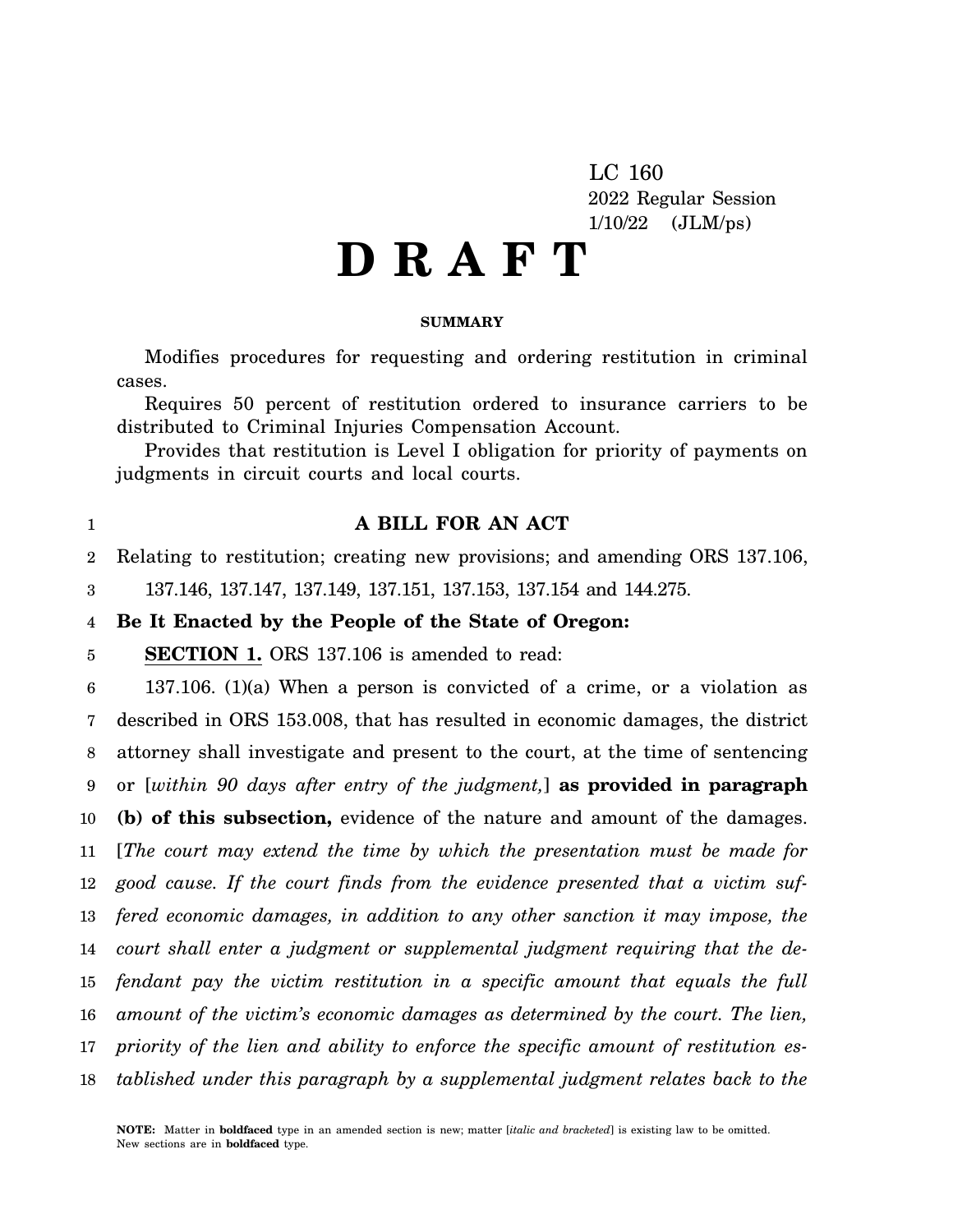#### 1 *date of the original judgment that is supplemented.*]

2 3 4 5 6 7 8 9 **(b)(A) If the district attorney is unable to present restitution evidence at sentencing, within 90 days after sentencing the district attorney may file a motion requesting that either the judgment be amended to require restitution or that a supplemental judgment be entered requiring restitution. The motion must contain a statement that documentation supporting the requested amount of restitution has been provided to the defendant as described in subsection (7) of this section.**

10 11 12 13 14 15 16 17 **(B) Upon receipt of a motion described in subparagraph (A) of this paragraph, the court shall set a hearing. If the defendant objects to the motion, the objection must be filed at least 15 days prior to the hearing and must contain a description of the nature of the objection. (C) If the parties stipulate to the order and amount of restitution, the court may cancel the hearing and amend the judgment or enter a supplemental judgment requiring the defendant to pay the stipulated amount of restitution.**

18 19 20 21 **(c) At a restitution proceeding, economic damages will be presumed reasonable if the damages are documented in the form of a record, bill, estimate or invoice from a business, health care entity or provider or public body as defined in ORS 174.109.**

22 23 24 25 26 27 28 29 30 **(2)(a) If the court finds from the evidence presented that a victim suffered economic damages, in addition to any other sanction it may impose, the court shall enter a judgment or supplemental judgment requiring that the defendant pay the victim restitution in a specific amount that equals the full amount of the victim's economic damages as determined by the court. The lien, priority of the lien and ability to enforce the specific amount of restitution established under this paragraph by a supplemental judgment relates back to the date of the original judgment that is supplemented.**

31 (b) Notwithstanding paragraph (a) of this subsection, a court may order

[2]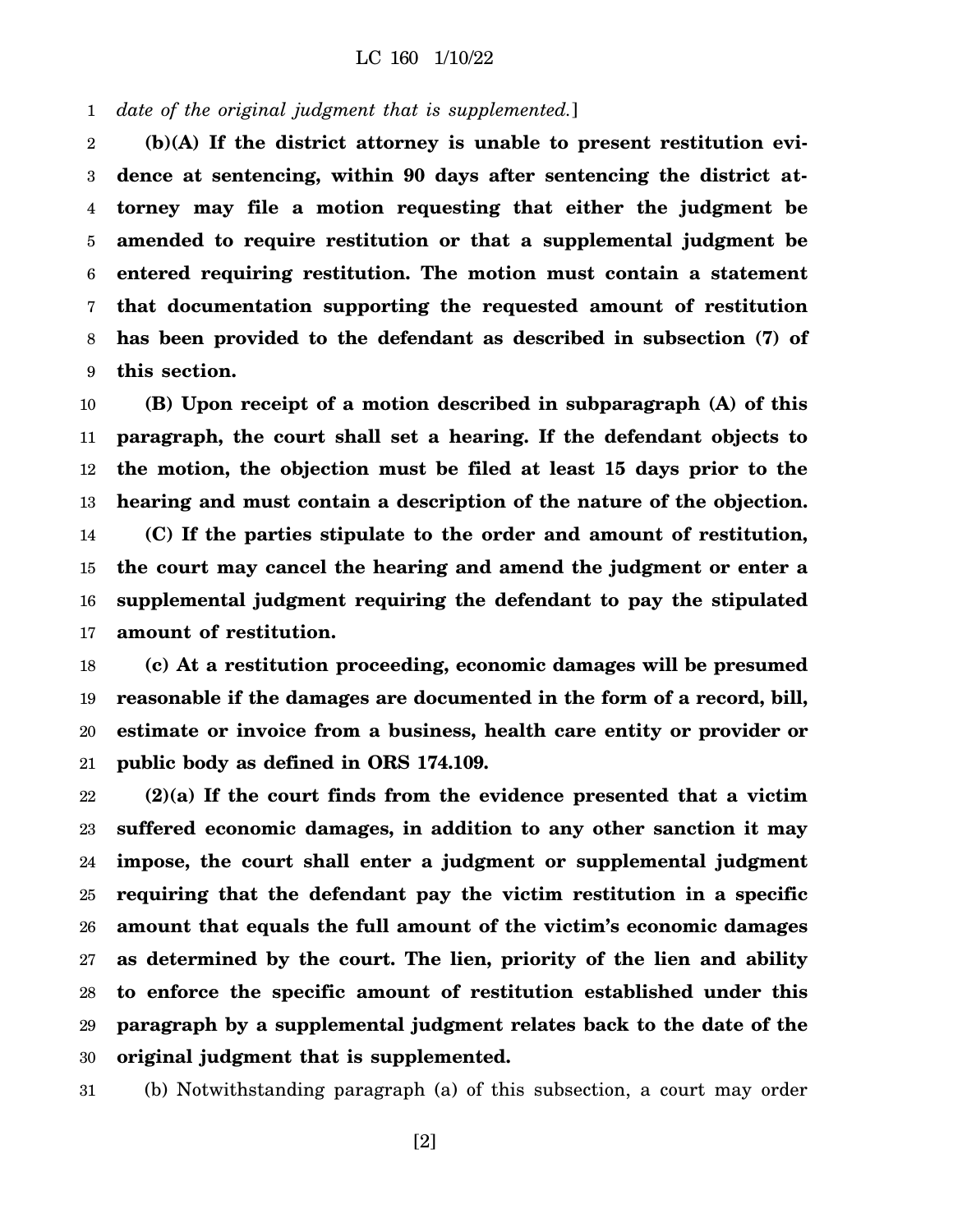1 2 that the defendant pay the victim restitution in a specific amount that is less than the full amount of the victim's economic damages only if:

3 4 5 (A) The victim or, if the victim is an estate, successor in interest, trust or other entity, an authorized representative of the victim consents to the lesser amount, if the conviction is not for a person felony; or

6 7 8 (B) The victim or, if the victim is an estate, successor in interest, trust or other entity, an authorized representative of the victim consents in writing to the lesser amount, if the conviction is for a person felony.

9 10 (c) As used in this subsection, "person felony" has the meaning given that term in the rules of the Oregon Criminal Justice Commission.

11 12 13 14 [*(2)*] **(3)** After the district attorney makes a presentation described in subsection (1) of this section, if the court is unable to find from the evidence presented that a victim suffered economic damages, the court shall make a finding on the record to that effect.

15 16 17 [*(3)*] **(4)** No finding made by the court or failure of the court to make a finding under this section limits or impairs the rights of a person injured to sue and recover damages in a civil action as provided in ORS 137.109.

18 19 20 21 22 23 24 25 26 27 28 29  $[(4)(a)]$  (5)(a) If a judgment or supplemental judgment described in subsection (1) of this section includes restitution, a court may delay the enforcement of the monetary sanctions, including restitution, only if the defendant alleges and establishes to the satisfaction of the court the defendant's inability to pay the judgment in full at the time the judgment is entered. If the court finds that the defendant is unable to pay, the court may establish or allow an appropriate supervising authority to establish a payment schedule, taking into consideration the financial resources of the defendant and the burden that payment of restitution will impose, with due regard to the other obligations of the defendant. The supervising authority shall be authorized to modify any payment schedule established under this section.

30 31 (b) As used in this subsection, "supervising authority" means any state or local agency that is authorized to supervise the defendant.

[3]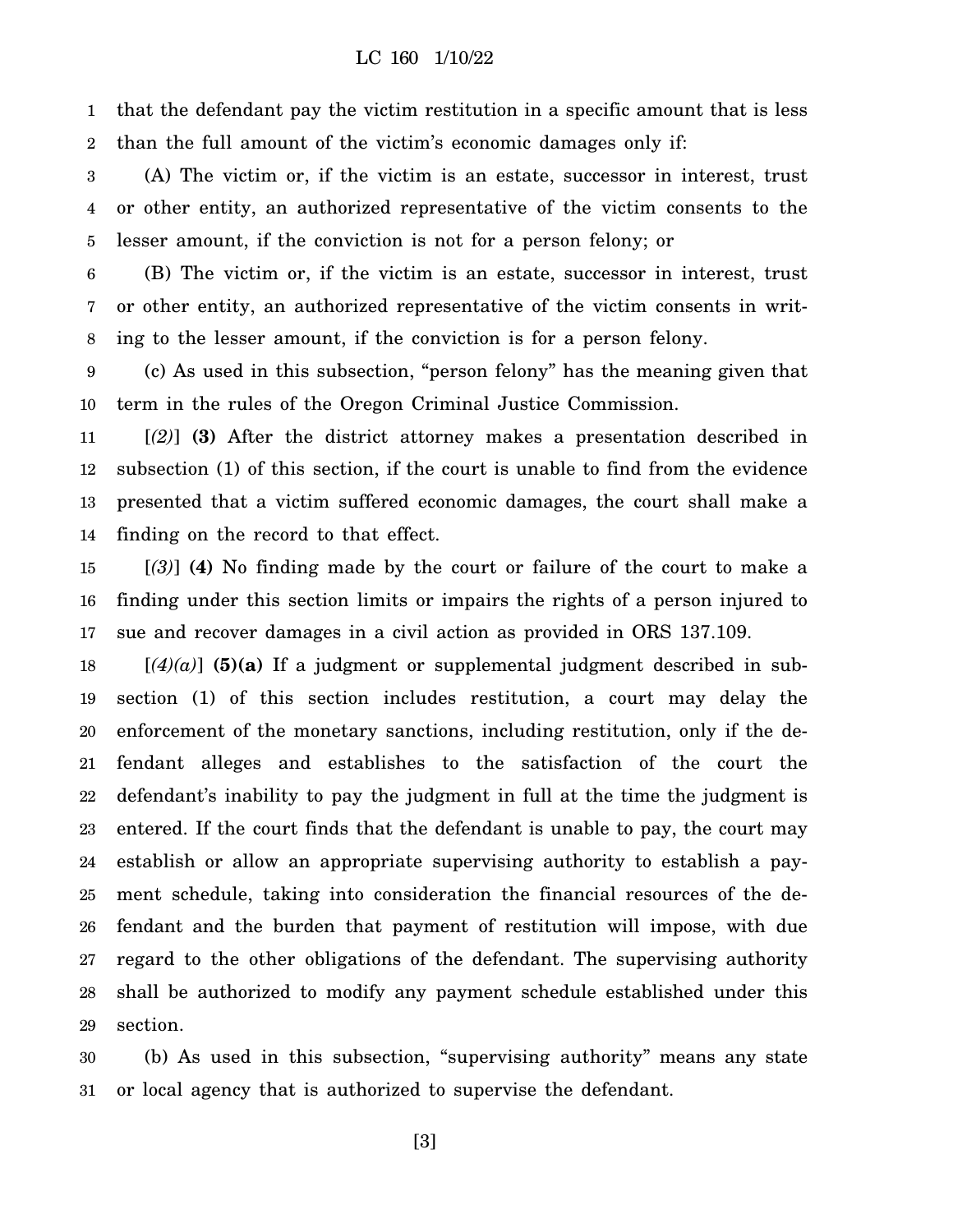1 2 3 4 [*(5)*] **(6)** If the defendant objects to the imposition, amount or distribution of the restitution, the court shall allow the defendant to be heard on such issue at the time of sentencing or at the time the court determines the amount of restitution.

5 6  $[(6)(a)]$  (7)(a) At least 10 days prior to the presentation described in subsection (1) of this section, the district attorney shall:

7 8 (A) Disclose to the defendant the names of any witnesses that may be called during the presentation; and

9 10 (B) Provide the defendant with copies of, or allow the defendant to inspect, any exhibits that will be used or introduced during the presentation.

11 12 13 14 15 (b) If the court finds that the district attorney has violated the requirements of this subsection, the court shall grant a continuance to allow additional time for preparation upon request of the defendant. Any additional time granted under this paragraph may not count toward the 90-day time limitation described in subsection (1) of this section.

16

**SECTION 2.** ORS 144.275 is amended to read:

17 18 19 20 21 22 23 24 25 26 27 144.275. Whenever the State Board of Parole and Post-Prison Supervision orders the release on parole of an adult in custody who has been ordered to pay compensatory fines pursuant to ORS 137.101 or to make restitution pursuant to ORS 137.106, but with respect to whom payment of all or a portion of the fine or restitution was suspended until the release of the adult in custody from imprisonment, the board may establish a schedule by which payment of the compensatory fine or restitution shall be resumed. In fixing the schedule and supervising the performance of the paroled adult in custody thereunder, the board shall consider the factors specified in ORS 137.106 [*(4)*] **(5)**. The board shall provide to the sentencing court a copy of the schedule and any modifications thereof.

28 29 30 31 **SECTION 3. Notwithstanding any other provision of law, upon collection, 50 percent of restitution ordered to insurance carriers shall be distributed to the Criminal Injuries Compensation Account established under ORS 147.225.**

[4]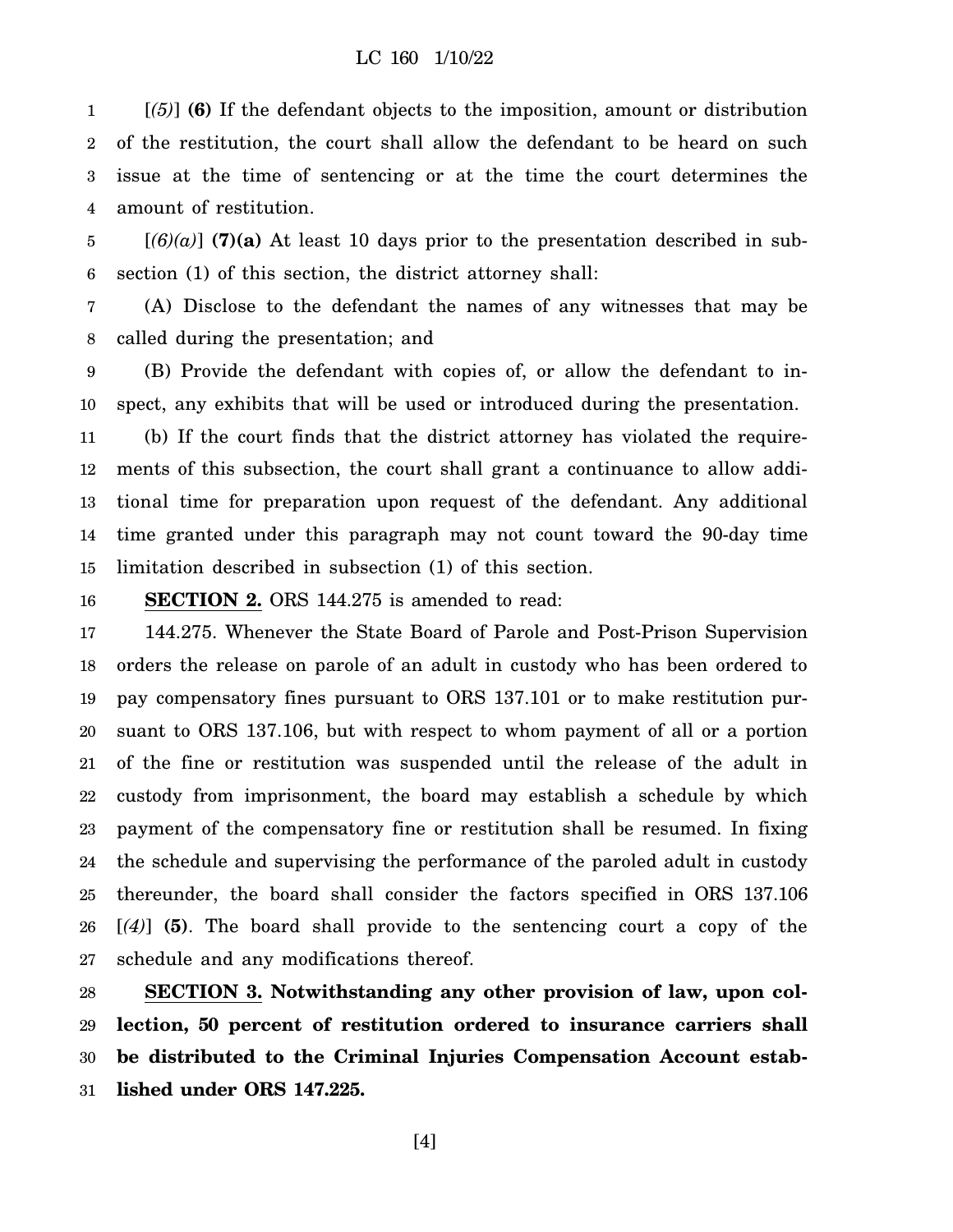1 **SECTION 4.** ORS 137.146 is amended to read:

2 3 4 5 6 7 8 9 137.146. (1) There are five levels of priority for application of payments on criminal judgments entered in circuit courts, with Level I obligations having the highest priority and Level V obligations having the lowest priority. All payments on a criminal judgment entered in a circuit court shall be applied first against the unpaid obligations in the level with highest priority until those obligations have been paid in full, and shall then be applied against the obligations in the level with the next highest level of priority, until all obligations under the judgment have been paid in full.

10 11 12 13 (2) Except as provided in ORS [*137.153*] **137.149**, if there is more than one person or public body to whom an obligation is payable under a level, a circuit court shall divide each payment based on each person's or public body's proportionate share of the total amount of obligations in that level.

14 **SECTION 5.** ORS 137.147 is amended to read:

15 16 17 18 19 20 21 22 137.147. (1) There are four levels of priority for application of payments on criminal judgments entered in local courts, with Level I obligations having the highest priority and Level IV obligations having the lowest priority. All payments on a criminal judgment entered in a local court shall be applied first against the unpaid obligations in the level with highest priority until those obligations have been paid in full, and shall then be applied against the obligations in the level with the next highest level of priority, until all obligations under the judgment have been paid in full.

23 24 25 26 (2) Except as provided in ORS [*137.154*] **137.151**, if there is more than one person or public body to whom an obligation is payable under a level, a local court shall divide each payment based on each person's or public body's proportionate share of the total amount of obligations in that level.

27 **SECTION 6.** ORS 137.149 is amended to read:

28 29 137.149. **(1) There are two types of** Level I obligations in criminal judgments entered in circuit courts**:** [*are*]

30 31 **(a) Type 1 obligations include** compensatory fines imposed pursuant to ORS 137.101.

[5]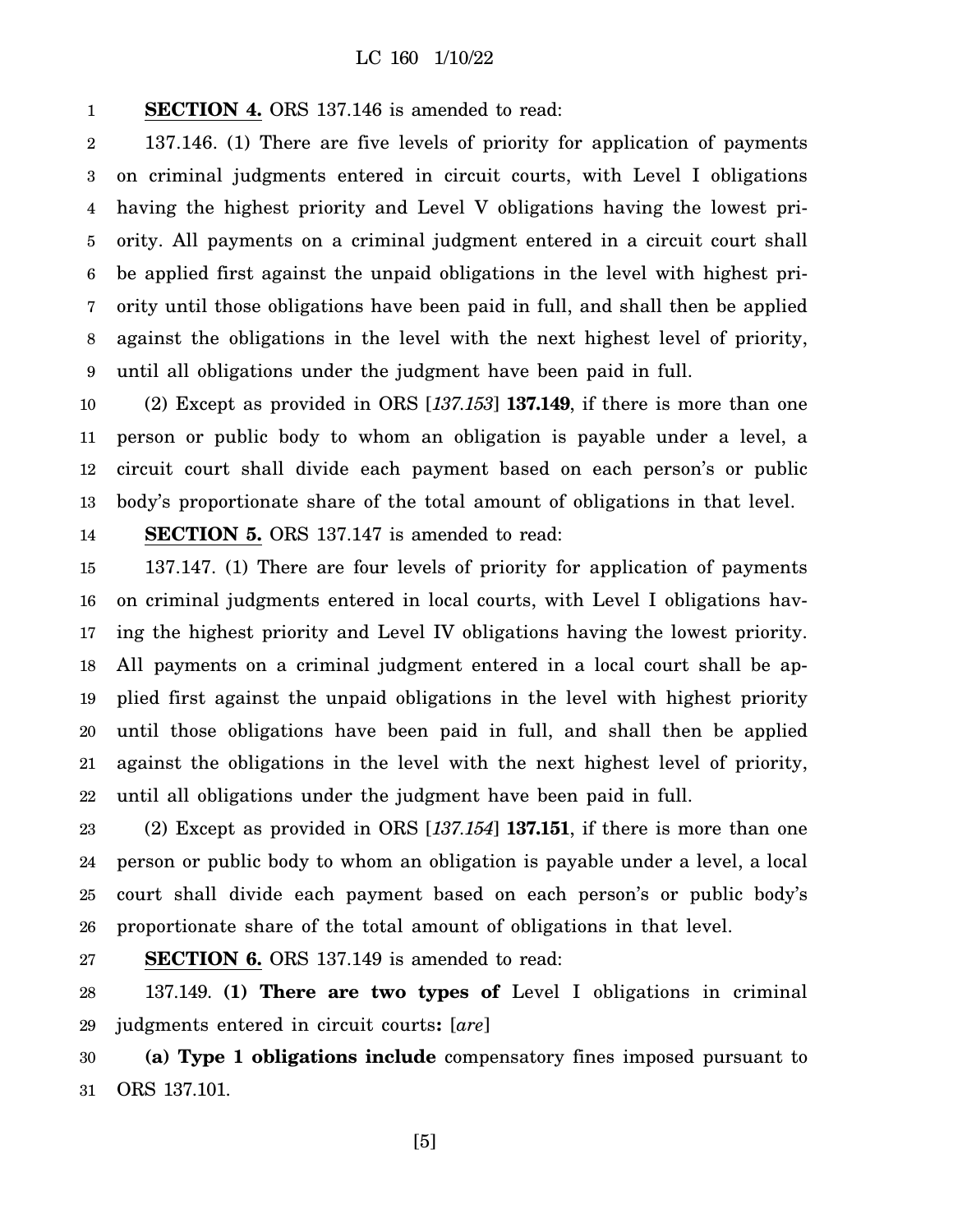1 2 3 **(b) Type 2 obligations include awards of restitution as defined in ORS 137.103, awards of restitution under ORS 419C.450 and money awards made under ORS 811.706.**

4 5 6 7 **(2) If a judgment contains both types of Level I obligations, the circuit court shall apply amounts creditable to Type 1 obligations until paid in full. All subsequent amounts creditable to Level I obligations shall be applied against Type 2 obligations until paid in full.**

8 9 10 **(3) If there is more than one person for whose benefit a Type 2 money award has been made, the circuit court shall pay the moneys credited to Type 2 obligations in the following order of priority:**

11 12 13 14 15 16 17 18 19 **(a) If the judgment contains a money award payable to the person or persons against whom the defendant committed the offense, the court shall first pay all moneys credited to Type 2 obligations to those persons, and shall continue to do so until all those obligations are paid in full. If there is more than one person to whom an obligation is payable under this paragraph, the court shall divide each payment under this paragraph based on each person's proportionate share of the total amount of obligations subject to payment under this paragraph.**

20 21 22 23 **(b) If the judgment contains a money award payable to the Criminal Injuries Compensation Account, the court shall thereafter transfer moneys credited to Type 2 obligations to the account until the award is paid in full.**

24 25 26 27 **(c) If the judgment contains a money award payable to any other victims, as defined in ORS 137.103, the court shall thereafter pay the moneys credited to Type 2 obligations to those victims until those victims are paid in full.**

28 **SECTION 7.** ORS 137.151 is amended to read:

29 30 137.151. **(1) There are two types of** Level I obligations in criminal judgments entered in local courts**:** [*are*]

31 **(a) Type 1 obligations include** compensatory fines imposed pursuant to

[6]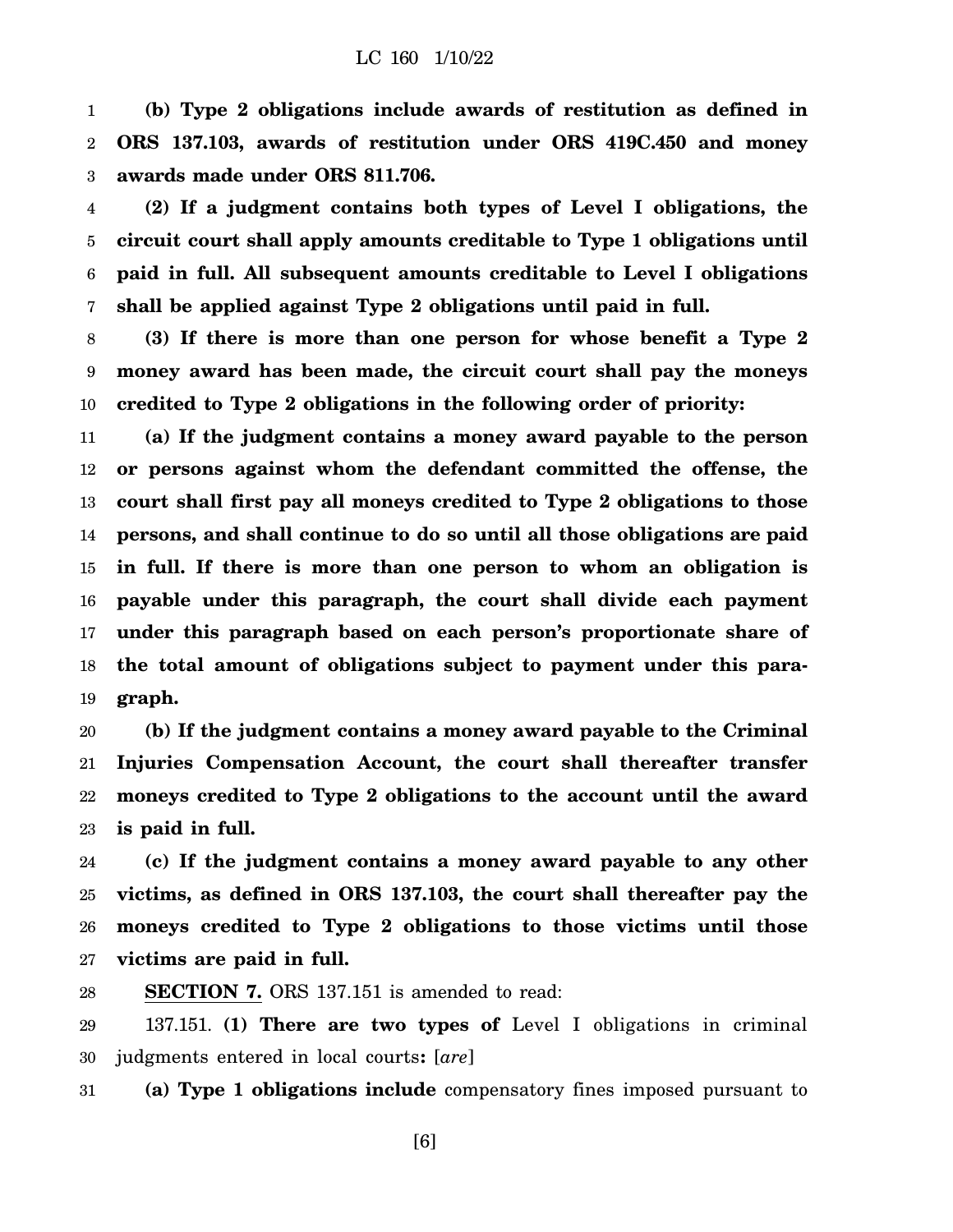1 ORS 137.101.

2 3 4 **(b) Type 2 obligations include awards of restitution as defined in ORS 137.103, awards of restitution under ORS 419C.450 and money awards made under ORS 811.706.**

5 6 7 8 **(2) If a judgment contains both types of Level I obligations, the local court shall apply amounts creditable to Type 1 obligations until paid in full. All subsequent amounts creditable to Level I obligations shall be applied against Type 2 obligations until paid in full.**

9 10 11 **(3) If there is more than one person for whose benefit a Type 2 money award has been made, a local court shall pay the moneys credited to Type 2 obligations in the following order of priority:**

12 13 14 15 16 17 18 19 20 **(a) If the judgment contains a money award payable to the person or persons against whom the defendant committed the offense, the court shall first pay all moneys credited to Type 2 obligations to those persons, and shall continue to do so until all those obligations are paid in full. If there is more than one person to whom an obligation is payable under this paragraph, the court shall divide each payment under this paragraph based on each person's proportionate share of the total amount of obligations subject to payment under this paragraph.**

21 22 23 24 **(b) If the judgment contains a money award payable to the Criminal Injuries Compensation Account, the court shall thereafter transfer moneys credited to Type 2 obligations to the account until the award is paid in full.**

25 26 27 28 **(c) If the judgment contains a money award payable to any other victims, as defined in ORS 137.103, the court shall thereafter pay the moneys credited to Type 2 obligations to those victims until those victims are paid in full.**

29 **SECTION 8.** ORS 137.153 is amended to read:

30 31 137.153. [*(1) There are two types of*] Level II obligations in criminal judgments entered in circuit courts[*:*]

[7]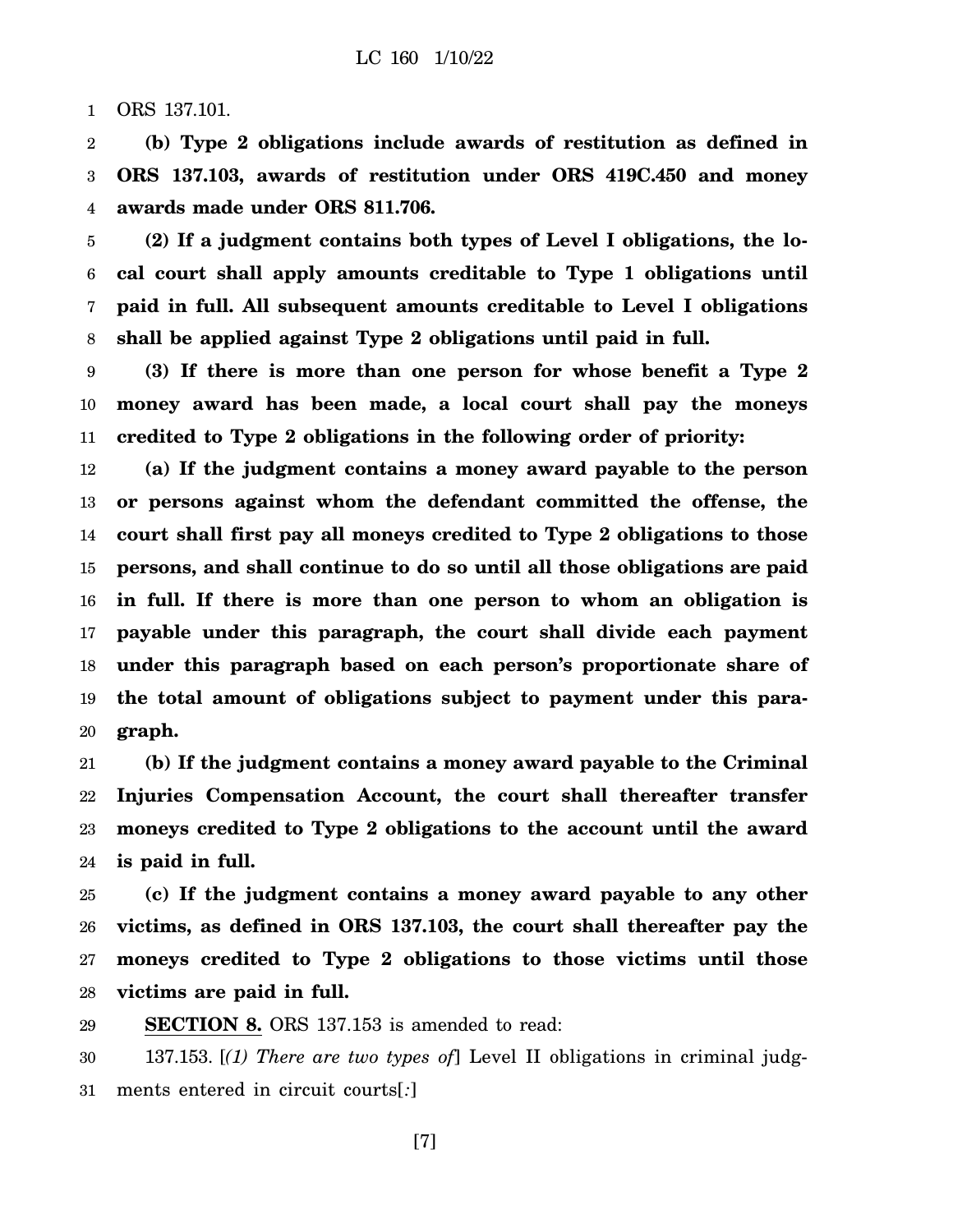1 2 3 [*(a) Type 1 obligations include awards of restitution as defined in ORS 137.103, awards of restitution under ORS 419C.450 and money awards made under ORS 811.706.*]

4 5 6 7 [*(b) Type 2 obligations*] include all fines and other monetary obligations payable to the state for which the law does not expressly provide other disposition, including fines payable to the state under ORS 153.633, 153.645 and 153.650.

8 9 10 11 12 13 [*(2) If a judgment contains both types of Level II obligations, the circuit court shall apply 50 percent of amounts creditable to Level II obligations to Type 1 obligations and 50 percent of the amounts to Type 2 obligations, until all obligations in one of the two types have been paid in full. All subsequent amounts creditable to Level II obligations shall be applied against the other type of obligations until those obligations have been paid in full.*]

14 15 16 [*(3) If there is more than one person for whose benefit a Type 1 money award has been made, the circuit court shall pay the moneys credited to Type 1 obligations in the following order of priority:*]

17 18 19 20 21 22 23 24 [*(a) If the judgment contains a money award payable to the person or persons against whom the defendant committed the offense, the court shall first pay all moneys credited to Type 1 obligations to those persons, and shall continue to do so until all those obligations are paid in full. If there is more than one person to whom an obligation is payable under this paragraph, the court shall divide each payment under this paragraph based on each person's proportionate share of the total amount of obligations subject to payment under this paragraph.*]

25 26 27 [*(b) If the judgment contains a money award payable to the Criminal Injuries Compensation Account, the court shall thereafter transfer moneys credited to Type 1 obligations to the account until the award is paid in full.*]

28 29 30 31 [*(c) If the judgment contains a money award payable to any other victims, as defined in ORS 137.103, the court shall thereafter pay the moneys credited to Type 1 obligations to those victims until those victims are paid in full.*] **SECTION 9.** ORS 137.154 is amended to read:

[8]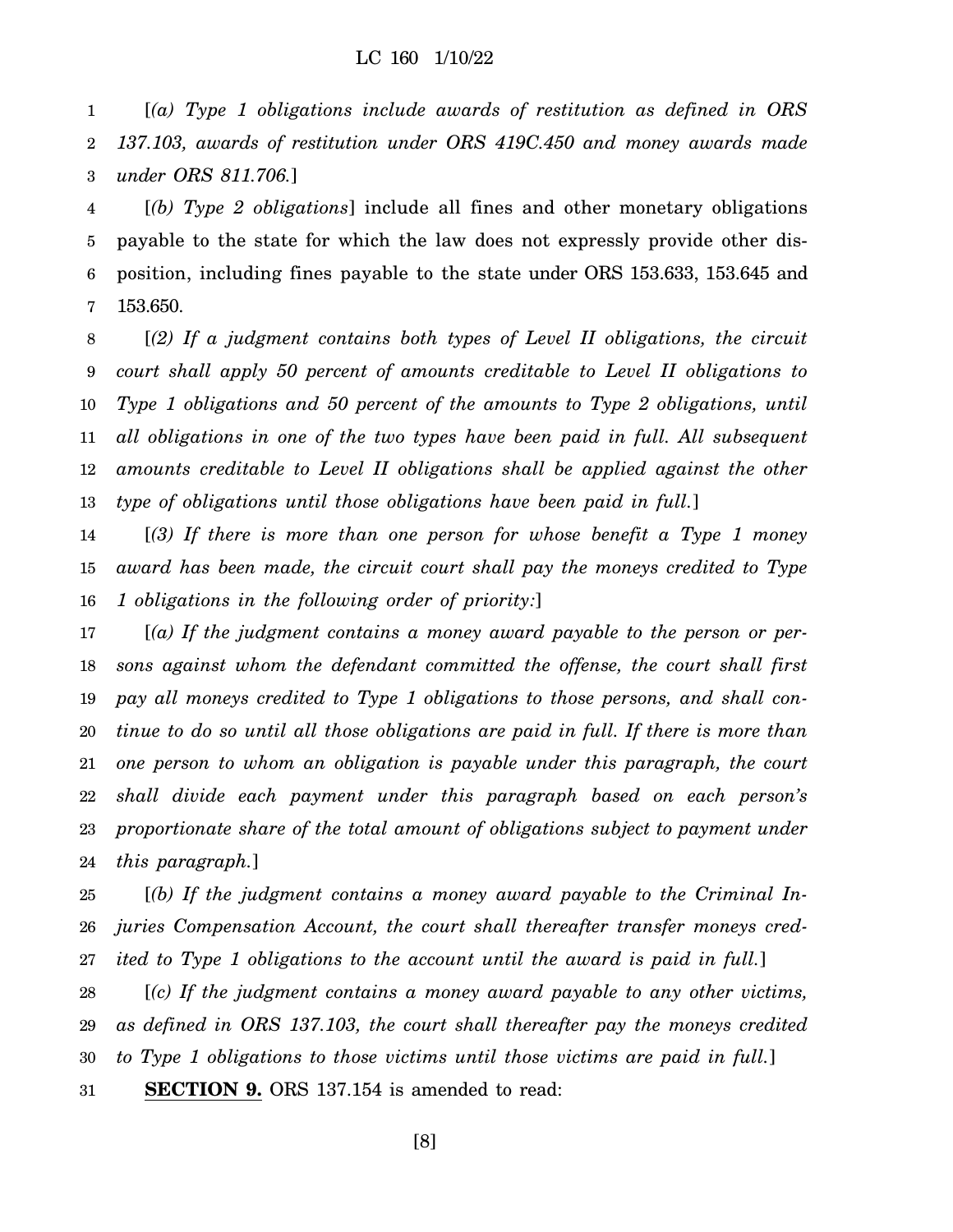1 2 137.154. [*(1) There are two types of*] Level II obligations in criminal judgments entered in local courts[*:*]

3 4 5 [*(a) Type 1 obligations include awards of restitution as defined in ORS 137.103, awards of restitution under ORS 419C.450 and money awards made under ORS 811.706.*]

6 7 8 [*(b) Type 2 obligations*] include all fines and other monetary obligations payable to the state, a city or a county, after payment of the amount provided for in ORS 153.633 (2).

9 10 11 12 13 14 15 [*(2) If a criminal judgment entered in a local court contains both types of Level II obligations, the court shall apply 50 percent of amounts creditable to Level II obligations to Type 1 obligations and 50 percent of the amounts to Type 2 obligations, until all obligations in one of the two types have been paid in full. All subsequent amounts creditable to Level II obligations shall be applied against the other type of obligations until those obligations have been paid in full.*]

16 17 18 [*(3) If there is more than one person for whose benefit a Type 1 money award has been made, a local court shall pay the moneys credited to Type 1 obligations in the following order of priority:*]

19 20 21 22 23 24 25 26 [*(a) If the judgment contains a money award payable to the person or persons against whom the defendant committed the offense, the court shall first pay all moneys credited to Type 1 obligations to those persons, and shall continue to do so until all those obligations are paid in full. If there is more than one person to whom an obligation is payable under this paragraph, the court shall divide each payment under this paragraph based on each person's proportionate share of the total amount of obligations subject to payment under this paragraph.*]

27 28 [*(b) If the judgment contains a money award payable to the Criminal Injuries Compensation Account, the court shall thereafter transfer moneys cred-*

29 30 *ited to Type 1 obligations to the account until the award is paid in full.*] [*(c) If the judgment contains a money award payable to any other victims,*

31 *as defined in ORS 137.103, the court shall thereafter pay the moneys credited*

[9]